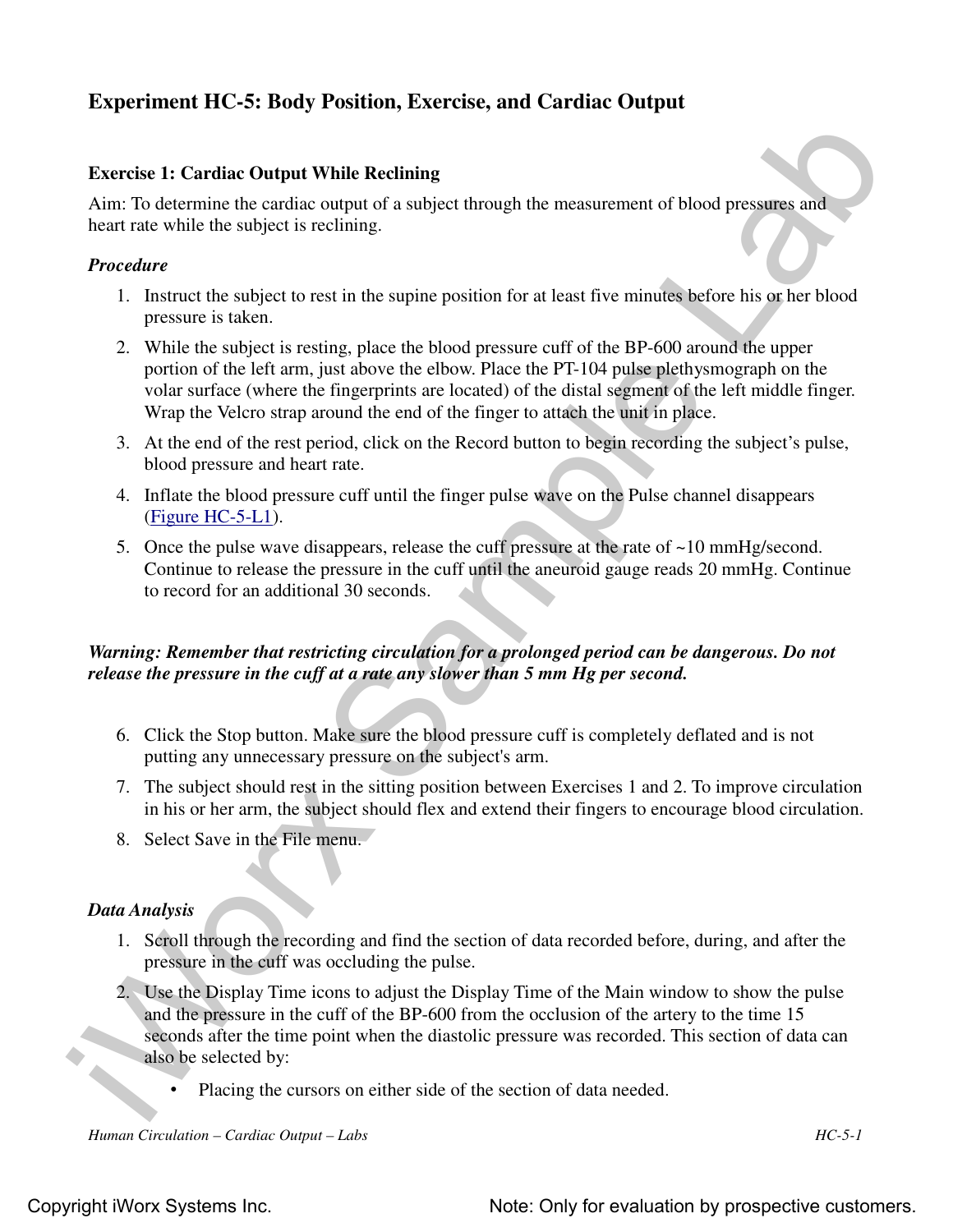• Clicking the Zoom between Cursors button on the LabScribe toolbar to expand the segment of data to the width of the Main window.



*Figure HC-5-L1: The pulse, pressure in the cuff of the BP-600, and heart rate recorded before, during, and after the occlusion of the brachial artery.*

- 3. Click on the Analysis window icon in the toolbar or select Analysis from the Windows menu to transfer the data displayed in the Main window to the Analysis window (Figure HC-5-L2).
- 4. Look at the Function Table that is above the uppermost channel displayed in the Analysis window. The mathematical functions that are listed should include Value1, Value2, T2-T1, and Mean. The values for these parameters from each channel are seen in the table across the top margin of each channel.
- 5. Once the cursors are placed in the correct positions for determining the blood pressures, the values for the blood pressures can be recorded in the on-line notebook of LabScribe by typing the names and values directly into the Journal.
- 6. The functions in the channel pull-down menus of the Analysis window can also be used to enter the names and values of the parameters from the recording to the Journal. To use these functions:
	- Place the cursors at the locations used to measure the cuff pressures from the Blood Pressure channel.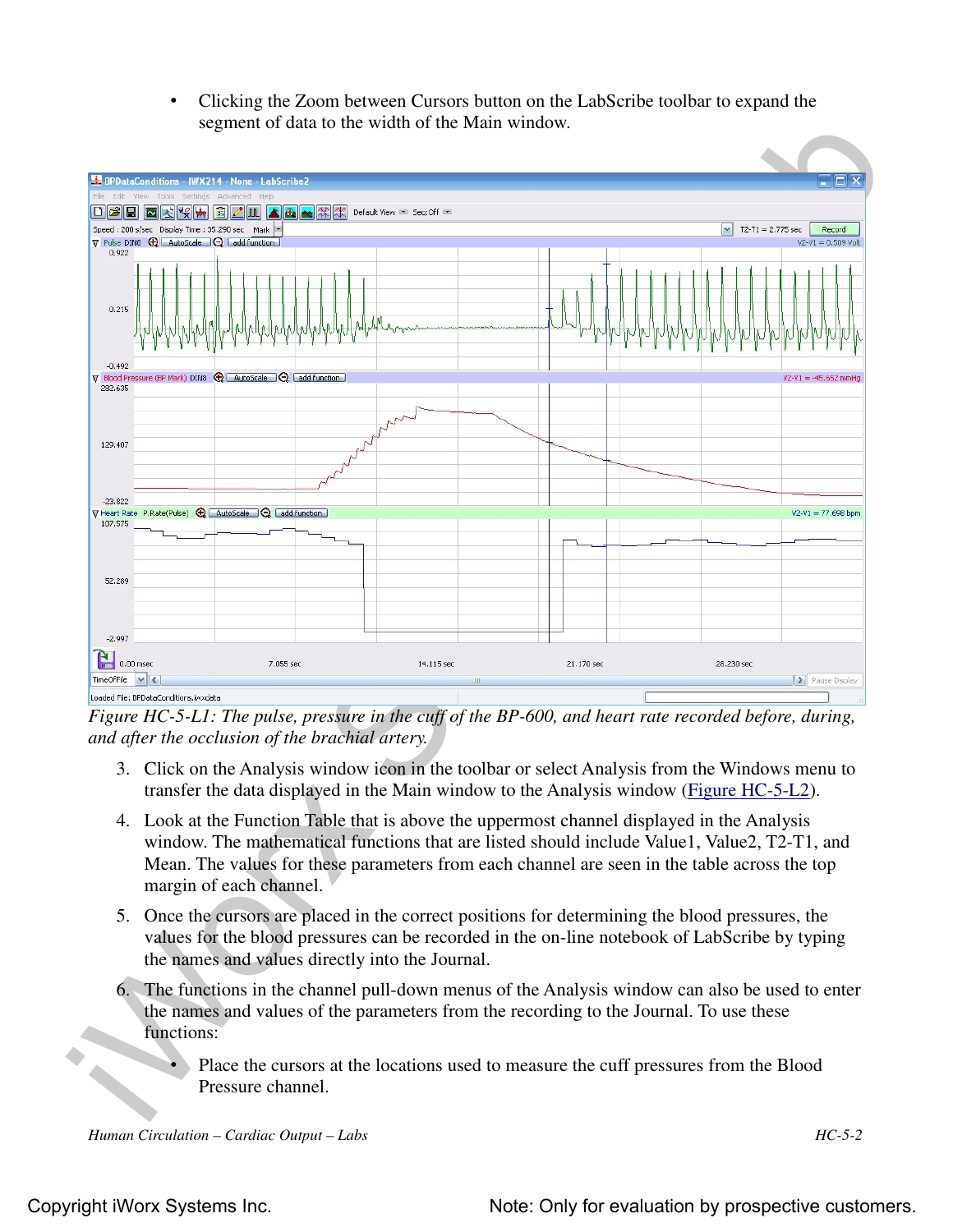- Transfer the name of the mathematical function used to determine the blood pressure to the Journal using the Add Title to Journal function in the ECG Channel pull-down menu.
- Transfer the value for the blood pressure to the Journal using the Add Ch. Data to Journal function in the ECG Channel pull-down menu.
- 7. Once the cursors are placed in the correct positions for determining the systolic, diastolic, and pulse pressures, record the values for these pressures in the Journal using the one of the techniques described in Steps 5 or 6.
- 8. Use the mouse to click on and drag the cursors to specific points on the pulse, blood pressure, and heart rate recording to measure the following:
	- Systolic blood pressure. To determine the subject's systolic blood pressure, place a cursor on the first of the smallest pulse waves that reappear after the pressure from the cuff of the BP-600 is released. Value1 on the Blood Pressure channel is the subject's systolic blood pressure. Enter this pressure in Table HC-5-L1.
	- Diastolic blood pressure. To determine the subject's diastolic blood pressure, place the other cursor on the first of the largest pulse waves that reappear as the pressure from the cuff of the BP-600 is released. Value2 on the Blood Pressure channel is the subject's diastolic blood pressure. Enter this pressure in the data table.
- the Jeannal using the Add Title to Journal function in the ECG Channel pull down norm.<br>
Transfer the wide Given Hotsel proposes to the Journal unit give Add Ch. Dilan to<br>
Journal function in the LCG Channel pull-doven men • Heart Rate. To determine the subject's heart rate, place a cursor on the recording just after the point used to determine the diastolic pressure. Place the other cursor on the recording about 10 seconds after the first cursor (Figure HC-5-L3). Mean on the Heart Rate channel is the subject's average heart rate after the blood pressure determination. Enter this rate in the data table.
	- 9. Determine the stroke volume of the subject while he or she was reclining by using the following equation:

Stroke Volume (ml/beat) = 101 + (0.50 x Systolic Pressure) - (1.09 x Diastolic Pressure) - (0.61 x Age)

- 10. Enter the value for the stroke volume of the subject in the Journal and on the data table.
- 11. Determine the cardiac output of the subject while he or she was reclining using the following equation:

Cardiac Output (ml/min) = Stroke Volume (ml/beat) x Heart Rate (beats/minute)

12. Enter the value for the cardiac output of the subject in the Journal and on the data table.

*Human Circulation – Cardiac Output – Labs HC-5-3*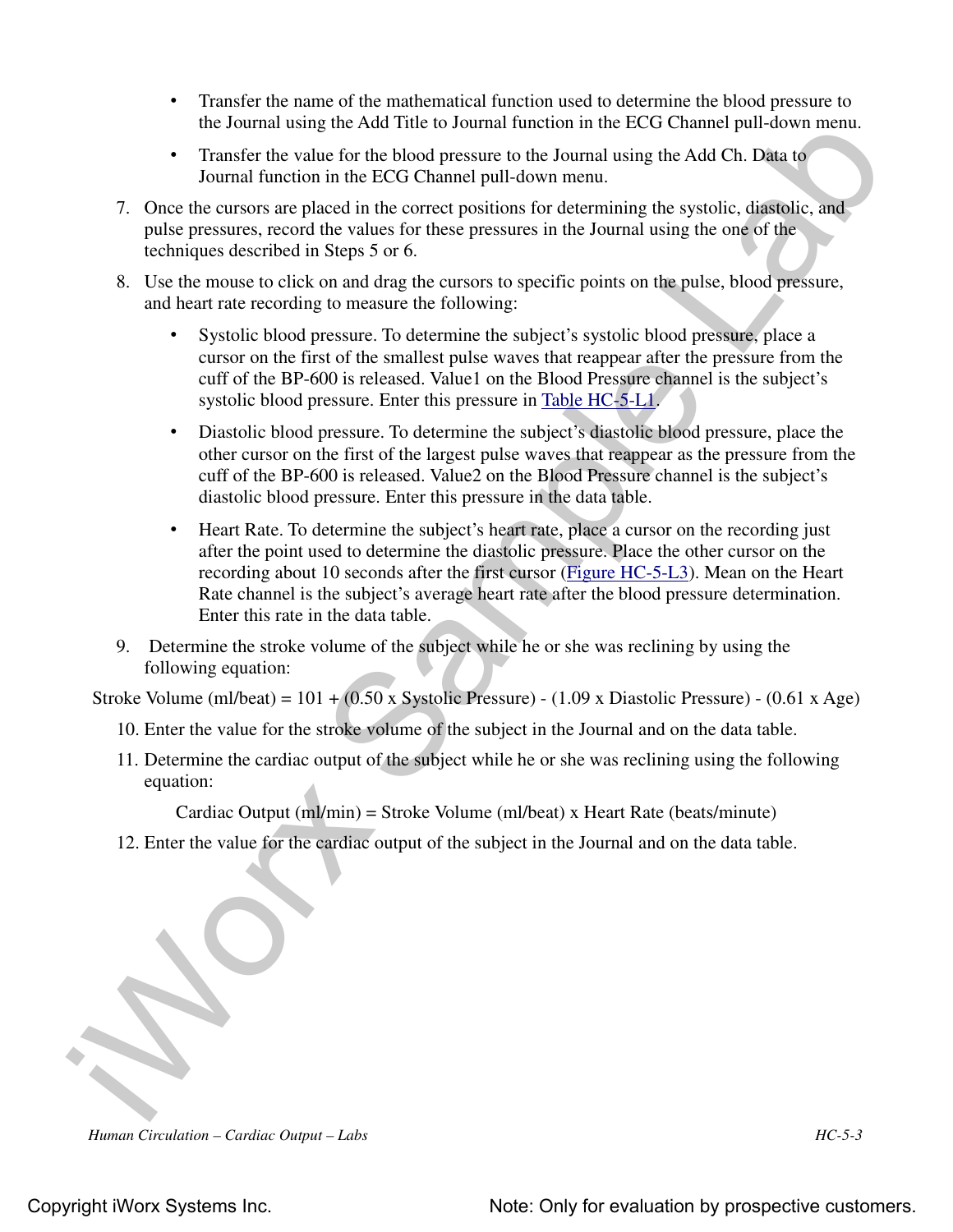

*Figure HC-5-L2: The pulse, pressure in the cuff of the BP-600, and heart rate recorded before, during, and after the occlusion of the brachial artery displayed in the Analysis window. Cursors are placed for measuring the systolic and diastolic pressures, which are 134.9 mmHg and 89.6 mmHg, respectively.*



*Figure HC-5-L3: The pulse, pressure in the cuff of the BP-600, and heart rate recorded before, during, and after the occlusion of the brachial artery displayed in the Analysis window. Cursors are placed for measuring the mean heart rate in the 10 seconds after the diastolic pressure is measured. The mean heart rate is 85.9 BPM.*

```
Human Circulation – Cardiac Output – Labs HC-5-4
```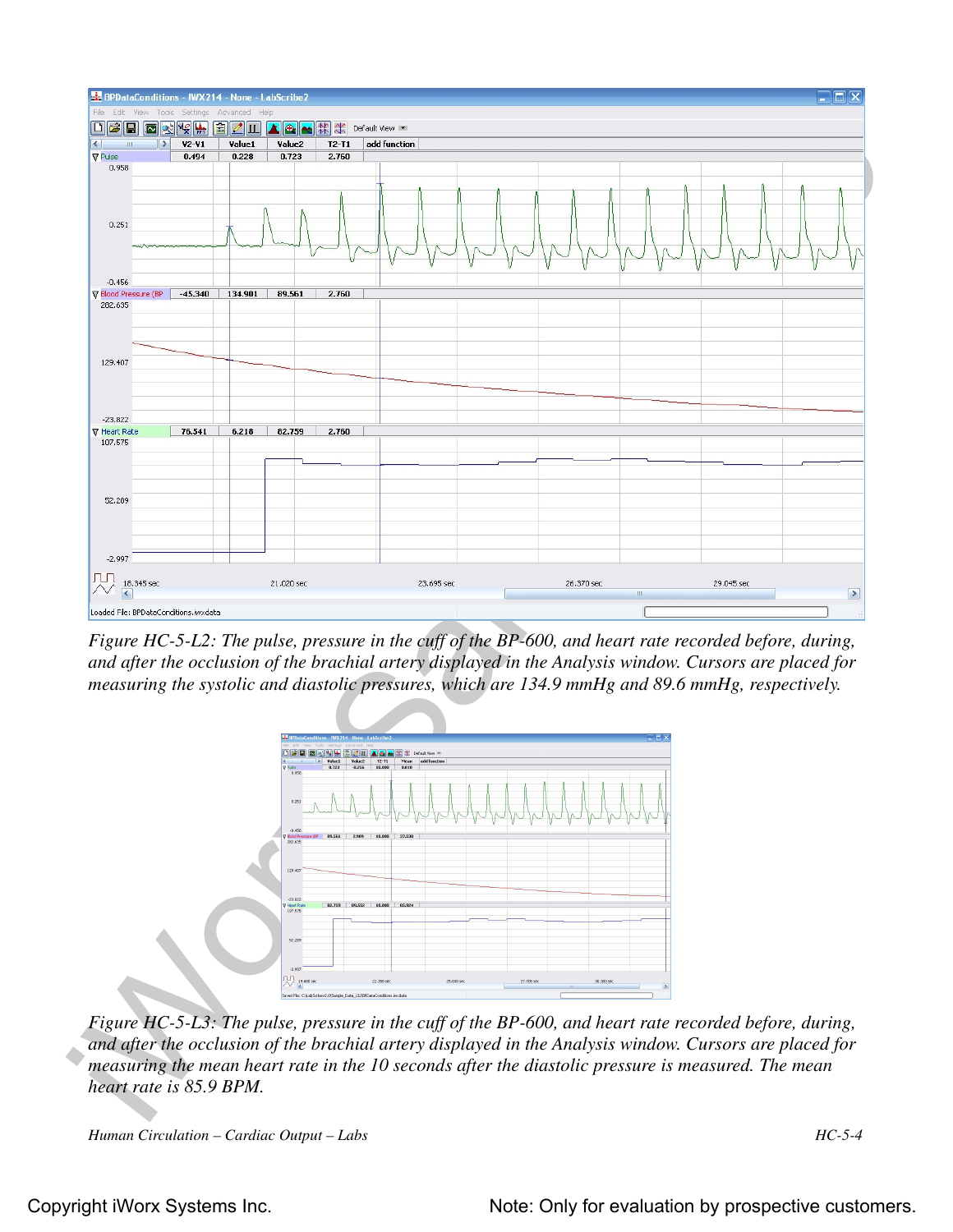### **Table HC-5-L1: Blood Pressures, Stroke Volumes, and Cardiac Outputs of Subject in Different Body Positions.**

| Subject's Age<br>years                                                                                                                                                                                                           | Systolic<br>Pressure<br>(mmHg) | <b>Diastolic Pressure</b><br>(mmHg)                                                            | <b>Stroke Volume</b><br>(ml/beat) | Heart<br>Rate<br>(BPM) | <b>Cardiac Output</b><br>$m$ l/min $)$ |
|----------------------------------------------------------------------------------------------------------------------------------------------------------------------------------------------------------------------------------|--------------------------------|------------------------------------------------------------------------------------------------|-----------------------------------|------------------------|----------------------------------------|
| <b>Body Position</b>                                                                                                                                                                                                             |                                |                                                                                                |                                   |                        |                                        |
| Reclining                                                                                                                                                                                                                        |                                |                                                                                                |                                   |                        |                                        |
| Sitting                                                                                                                                                                                                                          |                                |                                                                                                |                                   |                        |                                        |
| Standing                                                                                                                                                                                                                         |                                |                                                                                                |                                   |                        |                                        |
| Sitting, After Exercise                                                                                                                                                                                                          |                                |                                                                                                |                                   |                        |                                        |
| Sitting, 30 Secs After<br>Exercise                                                                                                                                                                                               |                                |                                                                                                |                                   |                        |                                        |
| Sitting, 60 Secs After<br>Exercise                                                                                                                                                                                               |                                |                                                                                                |                                   |                        |                                        |
| Sitting, 90 Secs After<br>Exercise                                                                                                                                                                                               |                                |                                                                                                |                                   |                        |                                        |
| Sitting, 120 Secs<br><b>After Exercise</b>                                                                                                                                                                                       |                                |                                                                                                |                                   |                        |                                        |
| <b>Exercise 2: Cardiac Output While Sitting</b><br>Aim: To determine the cardiac output of the same subject through the measurement of blood pressures<br>and heart rate while the subject is sitting.<br><b>Procedure</b><br>1. |                                | Repeat the procedures outlined in Exercise 1 on the same subject while the subject is sitting. |                                   |                        |                                        |
| The subject should continue to rest in the standing position between Exercises 2 and 3.<br>2.                                                                                                                                    |                                |                                                                                                |                                   |                        |                                        |
|                                                                                                                                                                                                                                  |                                |                                                                                                |                                   |                        |                                        |
| <b>Data Analysis</b><br>1. Use the same techniques used in Exercise 1 to determine the systolic and diastolic blood                                                                                                              |                                | pressures, heart rate, stroke volume, and cardiac output of the sitting subject.               |                                   |                        |                                        |

## **Exercise 2: Cardiac Output While Sitting**

## *Procedure*

- 1. Repeat the procedures outlined in Exercise 1 on the same subject while the subject is sitting.
- 2. The subject should continue to rest in the standing position between Exercises 2 and 3.

## *Data Analysis*

- 1. Use the same techniques used in Exercise 1 to determine the systolic and diastolic blood pressures, heart rate, stroke volume, and cardiac output of the sitting subject.
- 2. Record the values for each parameter in the Journal and on the data table.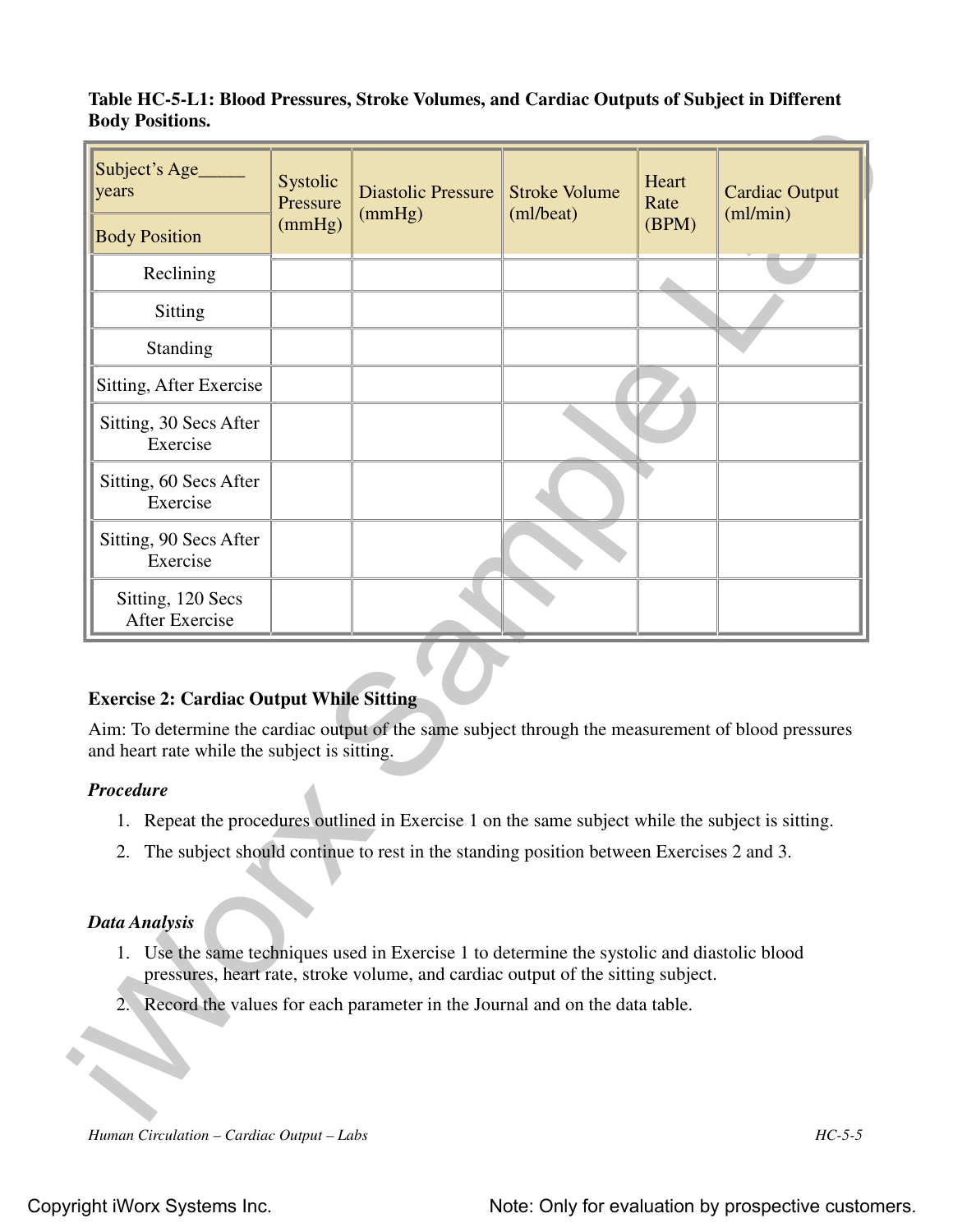## **Exercise 3: Cardiac Output While Standing**

Aim: To determine the cardiac output of the same subject through the measurement of blood pressures and heart rate while the subject is standing.

#### *Procedure*

- 1. Repeat the procedures outlined in Exercise 1 on the same subject while the subject is standing.
- 2. The subject should continue to rest in the standing position between Exercises 3 and 4.

#### *Data Analysis*

- 1. Use the same techniques used in Exercise 1 to determine the systolic and diastolic blood pressures, heart rate, stroke volume, and cardiac output of the standing subject.
- 2. Record the values for each parameter in the Journal and on the data table.

## **Exercise 4: Cardiac Output After Exercise**

Aim: To determine the cardiac output of the same subject through the measurement of blood pressures and heart rate while the subject is recovering from exercise.

#### *Procedure*

- 1. Remove the blood pressure cuff and pulse plethysmograph from the subject. Leave these devices connected to the IWX/214.
- 2. Instruct the subject to exercise vigorously enough to elevate his or her heart rate. Walking up and down stairs or doing jumping jacks are suitable exercises.
- 3. While the subject is exercising, type Recovery, Time = 0 in the Mark box to the right of the Mark button.
- Aine To determine the candise output of the same subject through the measurement of blood pressures<br>
and heat rate while the subject is studing.<br> **Expect the procedures** outlined in Exercise 1 on the same subject while th 4. Immediately after exercising, the subject should sit. Other members of the group should attach the pulse plethysmograph and blood pressure cuff to the subject as done in Exercise 1 as quickly as possible, and click on the Record button.
	- 5. Inflate the cuff and record the data needed to determine the subject's blood pressure immediately after exercise. Press the Enter key on the keyboard as the subject's blood pressure is recorded.
	- 6. After the data needed to determine the subject's blood pressure is recorded:
		- Deflate the blood pressure completely.
		- Monitor the subject's heart rate by continuing to record.
	- 7. Every thirty seconds after the beginning of the recovery period, repeat Steps 5 and 6. Mark each determination with the time of the recovery period. Continue to record the subject's blood pressure until the pressures are similar to the resting pressures.
	- 8. Click Stop to halt recording.
	- 9. Select Save from the File menu.